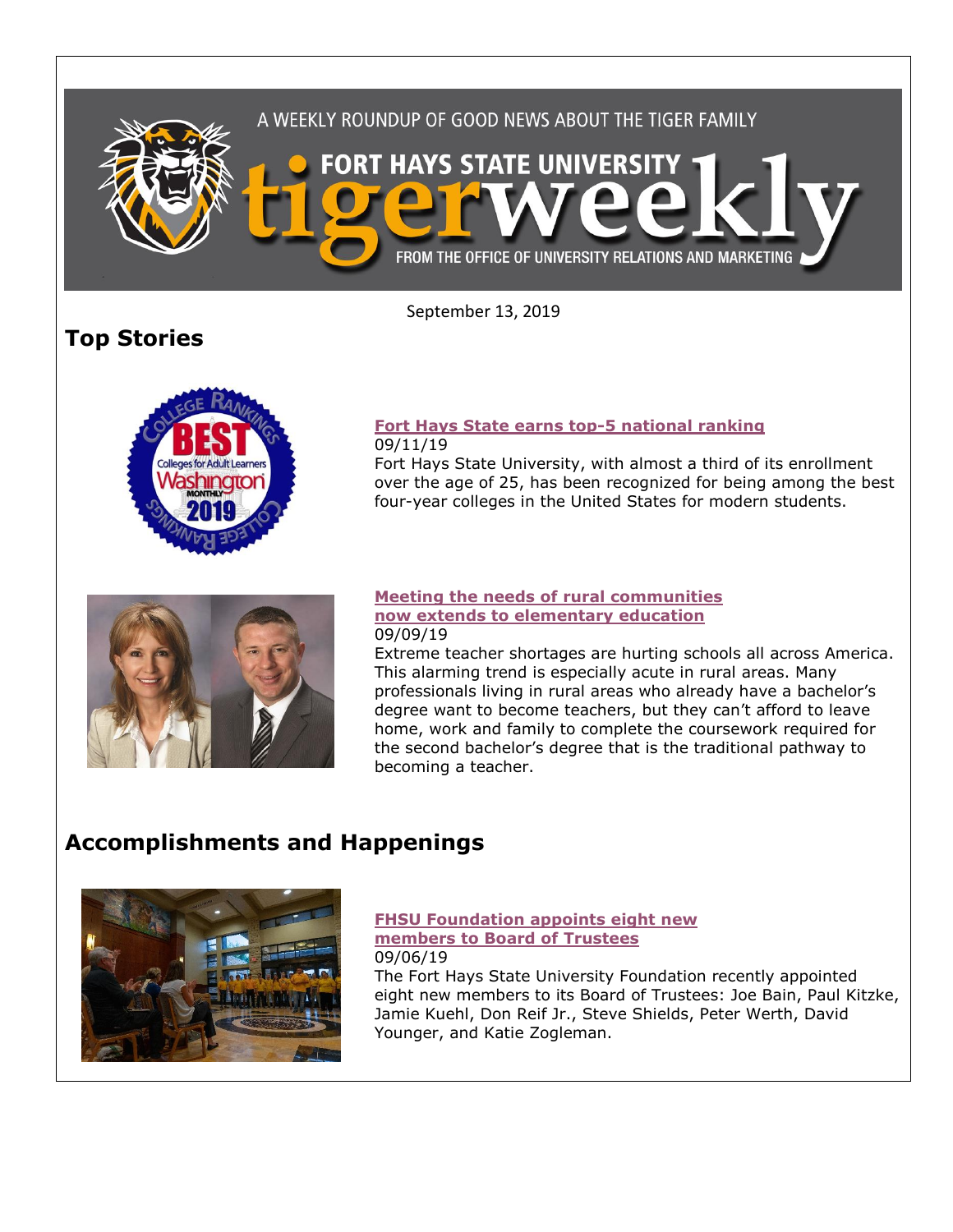

### **[Hays Symphony season opener](https://www.fhsu.edu/news/2019/09/hays-symphony-season-opener)**

#### 09/09/19

Mark your calendars now for the Hays Symphony's season opener with new director Brian Buckstead at 7:30 p.m. on Saturday, Sept. 21, in Fort Hays State University's Beach/Schmidt Performing Arts Center.



#### **[2 FHSU students to travel to](https://www.fhsu.edu/news/2019/09/2-fhsu-students-to-travel-to-west-africa-through-ires-grant)  [West Africa through IRES Grant](https://www.fhsu.edu/news/2019/09/2-fhsu-students-to-travel-to-west-africa-through-ires-grant)** 09/06/19

Two Fort Hays State University students traveled to Douala, Cameroon, on the west coast of Africa to conduct geoscience research through an International Research Experience for Students grant funded by the National Science Foundation.



### **[Russell to be first in fall 2019 series](https://www.fhsu.edu/news/2019/09/russell-to-be-first-in-fall-2019-series-of-free-hearing-screenings-from-fhsu)  [of free hearing screenings from FHSU](https://www.fhsu.edu/news/2019/09/russell-to-be-first-in-fall-2019-series-of-free-hearing-screenings-from-fhsu)** 09/06/19

Russell will be the first of three free hearing screenings, funded by the Kansas Masons, offered again this fall in Western Kansas communities by Fort Hays State University.



# **[KWEC offers "World Shorebirds Day"](https://www.fhsu.edu/news/2019/09/kwec-offers-world-shorebirds-day-program-to-area-students)  [program to area students](https://www.fhsu.edu/news/2019/09/kwec-offers-world-shorebirds-day-program-to-area-students)**

#### 09/06/19 Fort Hays State University's Kansas Wetlands Education Center has partnered with The Nature Conservancy to offer a "World Shorebirds Day" program to area seventh-and-eighth grade students.



## **[FHSU graduate students to perform jazz recital](https://www.fhsu.edu/news/2019/09/fhsu-graduate-students-to-perform-jazz-recital)** 09/11/19

A Fort Hays State University jazz quartet featuring three graduate students from China and an FHSU instructor will perform a recital at 7:30 p.m. Tuesday, Oct. 1, in the Beach/Schmidt Performing Arts Center.